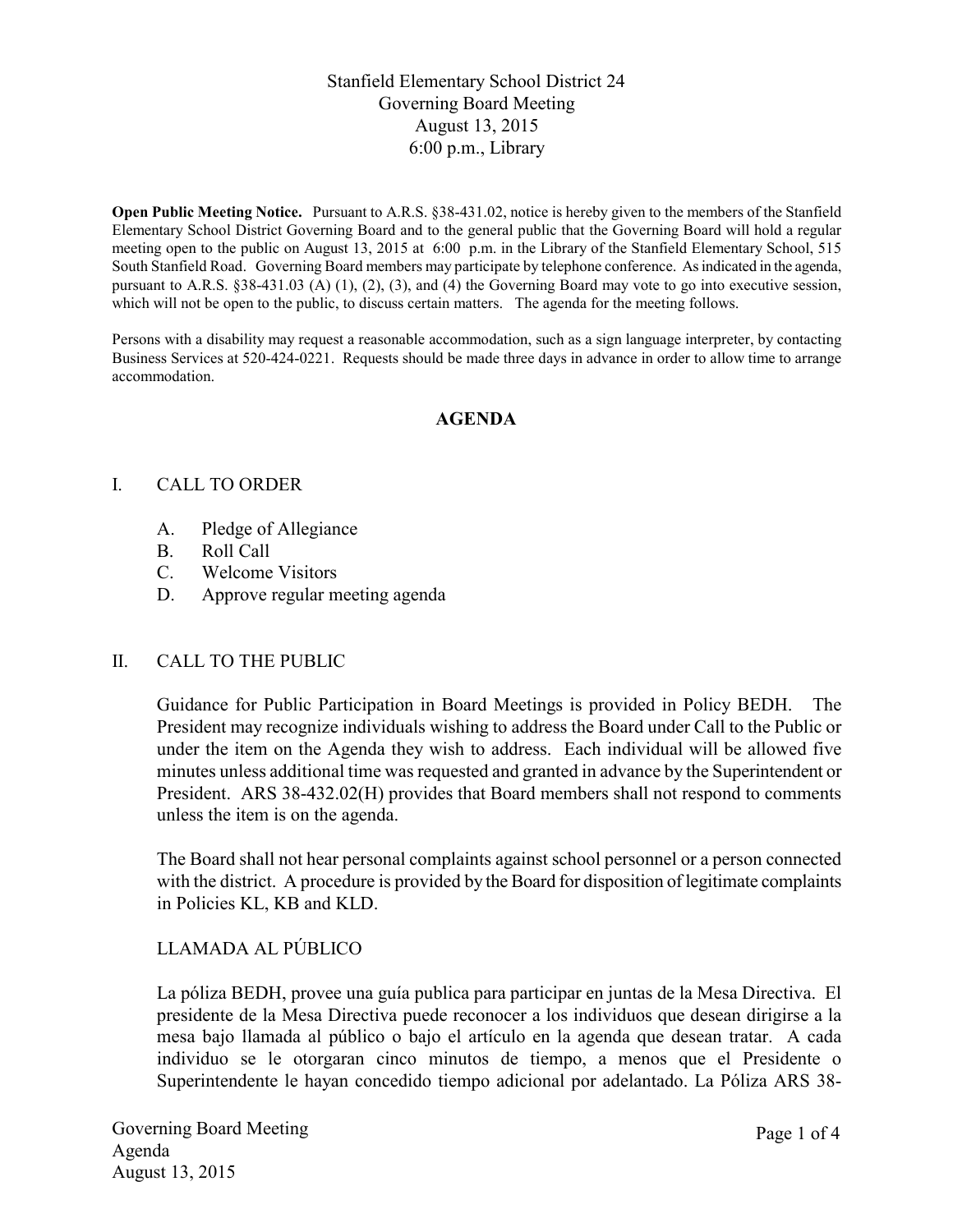432.02 dice que ningún miembro de la mesa responderá a ningún tipo de comentarios de temas que no estén en la agenda.

La mesa no oirá quejas personales en contra de personal de la escuela o personas que tengan alguna conexión con el Distrito. Para este tipo de quejas la mesa provee otro tipo de procedimientos para la disposición de quejas legítimas las cuales se encuentran en las siguientes Pólizas KL, KB, y KLD.

# III. APPROVAL OF MINUTES

Approve the July 9, 2015 regular governing board meeting minutes and the August 4, 2015 special governing board meeting minutes.

## IV. REPORTS

- A. Superintendent's Report
	- 1. Goals for FY15 will align with CIP
	- 2. Opening Sessions and School year 2014-2015
- B. July Public Funds Expenditure Reports (Pages 1-4)
- C. July Student Activities Report (Page 5-6)
- D. Principal's Report (Page 7)
- E. Operations Support Services Reports (Pages 8-10)
	- 1. Maintenance
	- 2. Transportation
	- 3. Technology

## V. NEW BUSINESS ACTION ITEMS – PERSONNEL

All hiring is pending satisfactory completion of background investigation, records verification, and fingerprint report.

- A. Approve creation of extra duty contract for Wellness Coordinator
- B. Approve extra duty contract for 2015-16 school year for Yvette Hernandez, Wellness Coordinator
- C. Approve extra duty contract for 2015-16 school year for Laura Scavo, Yearbook
- D. Approve extra duty contract for 2015-16 school year for Nancy Yazzie, Girls Softball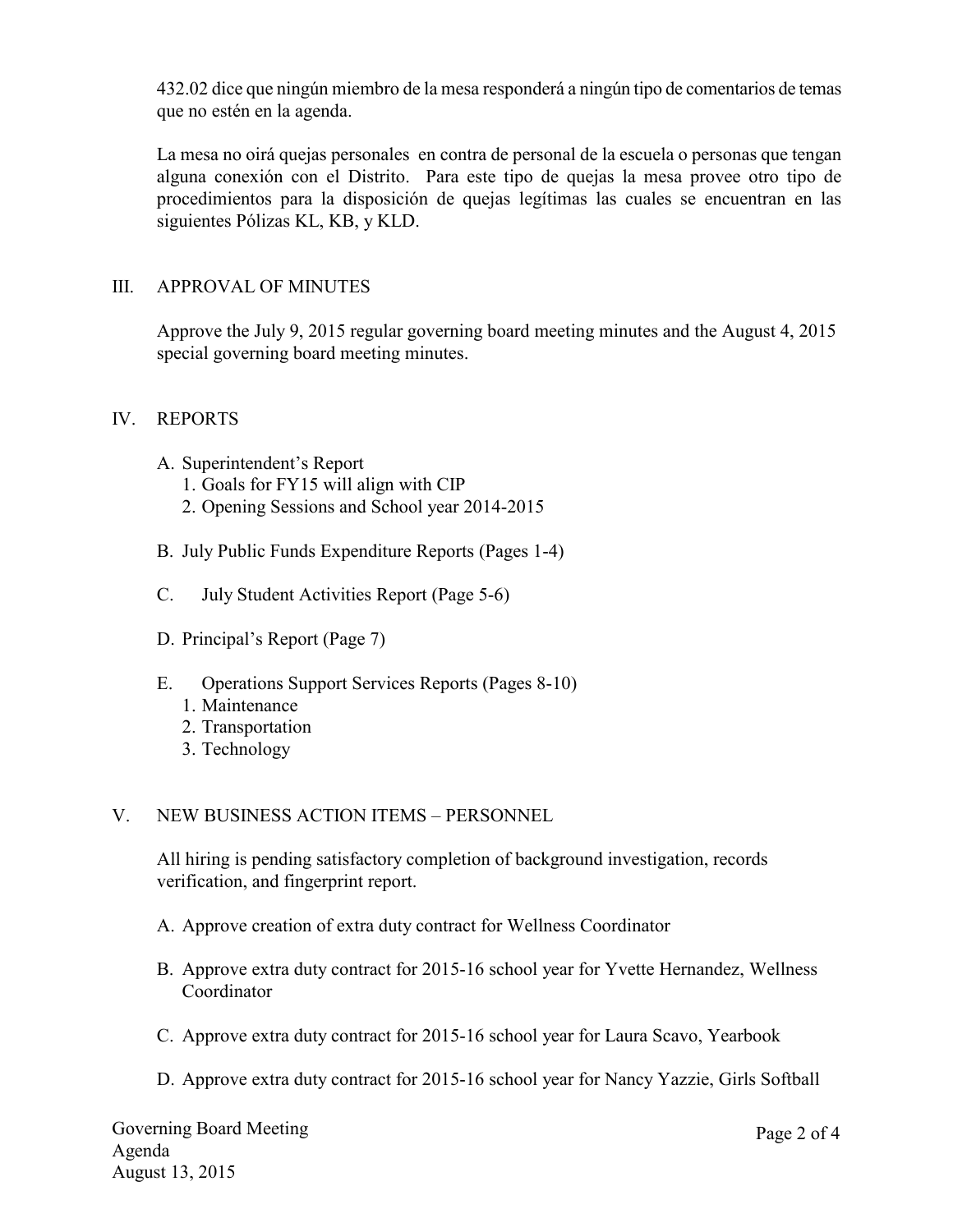- E. Approve extra duty for 2015-16 school year for Ajay Saha, After School Academic Support
- F. Approve Melissa Sadorf and Christopher Lineberry as Qualified Evaluators for the 2015-2016 school year

### I. NEW BUSINESS ACTION ITEMS – BUSINESS

- A. Ratify approval of payroll vouchers
	- 1. PV1 \$ 15,467.50
	- 2. PV2 \$ 29,424.10
- B. Ratify approval of expense vouchers
	- 1. EV1559 \$25,361.69 2. EV1560 \$18,385.22 3. EV1561 \$13,910.01 4. EV1562 \$229.87 5. EV1601 \$29,077.98 6. EV1602 \$22,871.85 7. EV1603 \$6,928.71
	- 8. EV1604 \$10,661.30
- C. Approve the Heinfeld & Meech audit engagement letter for the fiscal year ended June 30, 2015 (Pages 11 – 20)
- D. Accept with gratitude donation from Whitfill Nursery plants donated with a value of \$1,535
- E. Ratify approval of the 2015-2016 tax rate: Primary 2.8296, Secondary 0.000, Total Tax Rate: 2.8296 (Page 21)
- F. 2015-2016 Continuous Improvement Plan (Back Pocket)
- 1. Presentation of the Continuous Improvement Plan
- 2. Approve the SESD Continuous Improvement Plan for 2015-2016

#### VII. NEW BUSINESS NON-ACTION ITEMS (Separate Packet)

A. Policy Advisories, first reading: 1. PA 519 BEC-EB, BEC-EC, BEC-ED Executive Sessions/Open Meeting